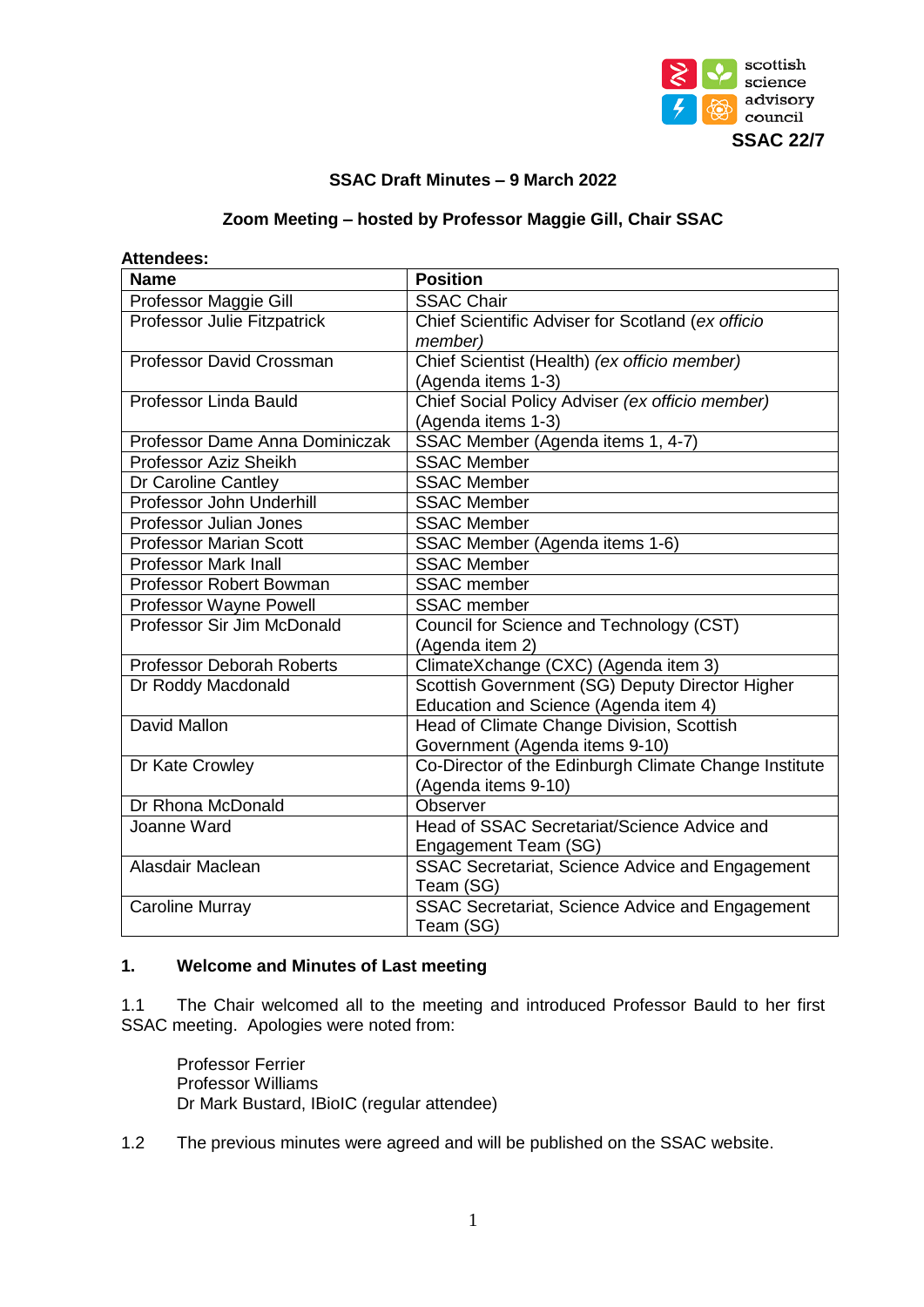1.3 Most previous actions were completed with a few ongoing around Climate Change Adaptation, which would be covered at Item 9. The SSAC were invited to respond to the SG Consultation – Resource Spending Review (RSR) Framework by SG Domestic Climate Change Division.

# **Action 24/1 – Chair agreed to prepare response to SG RSR Framework Consultation and circulate to SSAC for comment by 27 March.**

# **2. Professor Sir Jim McDonald, Prime Minister's Council for Science and Technology (CST)**

2.1 Sir Jim provided an overview of his work with the CST. He reflected on some of the big issues around Net Zero and innovation eco systems and pointed to the strong connectivity between CST and the UK Government (UKG). He advised that while UKG is not bound by what CST says, it is able to influence government, and highlighted an example of a letter on systems based approach to Net Zero. Sir Jim stated that connectivity, influence and feedback were the key message. He talked of the national academies represented on CST and their importance and recommended tighter connectivity between SSAC and national academies.

2.2 Sir Jim discussed Scotland's Industry Leadership Groups (ILGs) and felt now would be a good time for SSAC to engage with them as an opportunity to connect science advice around innovation and net zero. He felt some of these groups would benefit from being well connected with SSAC.

2.3 The chair thanked Sir Jim for his time, excellent presentation and follow up discussion and welcomed his offer to engage further.

# **Action 24/2 – Chair to follow up with Professor Sir Jim McDonald on his offer to facilitate Royal Academy of Engineering speaker at future SSAC meeting.**

**Action 24/3 – SSAC Secretariat to ensure the upcoming SSAC recruitment campaign reflects the need for industry candidates.**

# **3. Professor Deborah Roberts, Director, ClimateXChange (CXC)**

3.1 Professor Roberts shared a presentation of the work of the CXC providing an overview of the models used to see how their work developed over time. CXC have around 40-45 projects per year which are managed by their secretariat. They work with relevant Scottish Government Directorates to co-design projects around net zero ambitions for Scotland.

3.2 The Chair thanked Professor Roberts for the useful presentation and SSAC members posed some questions around how CXC work was commissioned and what quality assurance checks were undertaken for pieces of work.

# **4. Update from Dr Roddy Macdonald, Deputy Director Higher Education and Science**

4.1 Roddy Macdonald provided an overview of the current work within the directorate. He advised that work was ongoing on the Spending Review which is expected to be published in May 2022.

4.2 SG and academic institutions were involved with work regarding international students and academics affected by the current situation in Ukraine.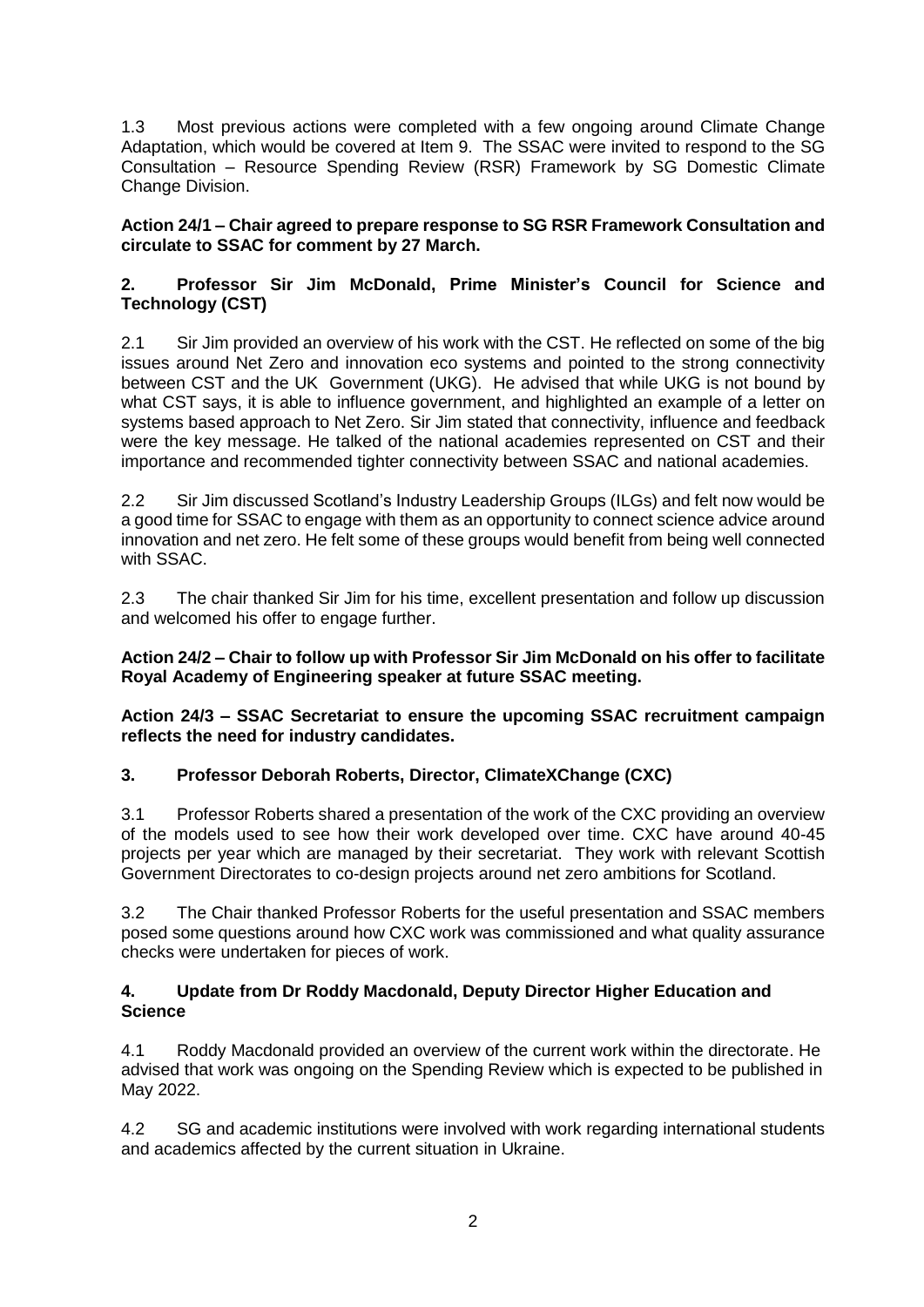4.3 The Innovation Strategy was expected to be published in the summer and the UKG's recent announcement of Innovation Accelerators for Glasgow was welcomed.

4.4 SSAC members asked about the Research Excellence Framework (REF) cycle coming to an end and whether there will be a convening exercise about implications for Scotland thinking strategically about how Scotland moves forward.

# **Action 24/4 - Dr Roddy Macdonald to check the position regarding REF and feed back in due course.**

# **5. Updates from Members**

5.1 Professor Scott's draft scoping document for the SSAC Food project had been circulated with the meeting papers for comment. She explained that the focus was still to be sharpened due to the number of cross cutting areas involved.

#### **Action 24/5 - Secretariat to convene Food subgroup meeting with SG officials and include Professors Powell, Ferrier, Scott, CSA and SSAC Chair.**

5.2 SSAC members mentioned areas of work they were aware of, and involved in, covering: the Just Transition Strategic Taskforce, Research Pool Directors to discuss Research, Development and Innovation (RDI) and the REF cycle coming to an end.

#### **6. Update from Professor Julie Fitzpatrick, Chief Scientific Adviser for Scotland (CSA)**

6.1 The CSA highlighted progress in developing a 'ScotSCIENCE' initiative to strengthen support for science in SG.

6.2 The CSA highlighted discussions around the UKRI strategy and the review process that was underway. She also advised that meetings on Sir Paul Nurse's Science Landscape Review and the SG's STEM Education and Training Strategy were ongoing.

6.3 The CSA advised that the Ukraine issues were raised within the UK CSA network.

6.4 There was a brief discussion about the possibility of recruiting early career researchers as associate members of the SSAC

**Action 24/6 – Chair to update the Associate Membership paper taking into account SSAC discussion.**

# **7. Roundtable Reflections and Lessons Learned**

7.1 Dame Anna shared her views on the Covid-19 roundtable (held via Zoom) and praised the work of the breakout chairs and scribes who had produced meaningful reports for the project. She thanked the SSAC Chair for her work on drafting the main report, and also colleagues who provided the analysis from the questionnaires which fed into the roundtable.

7.2 Professor Sheikh agreed and noted that the technical side of the event was well managed. He discussed some of the benefits of holding this type of event virtually, being able to convene relevant people at fairly short notice who were keen to engage on the subject, but he wondered whether a hybrid event would work as successfully.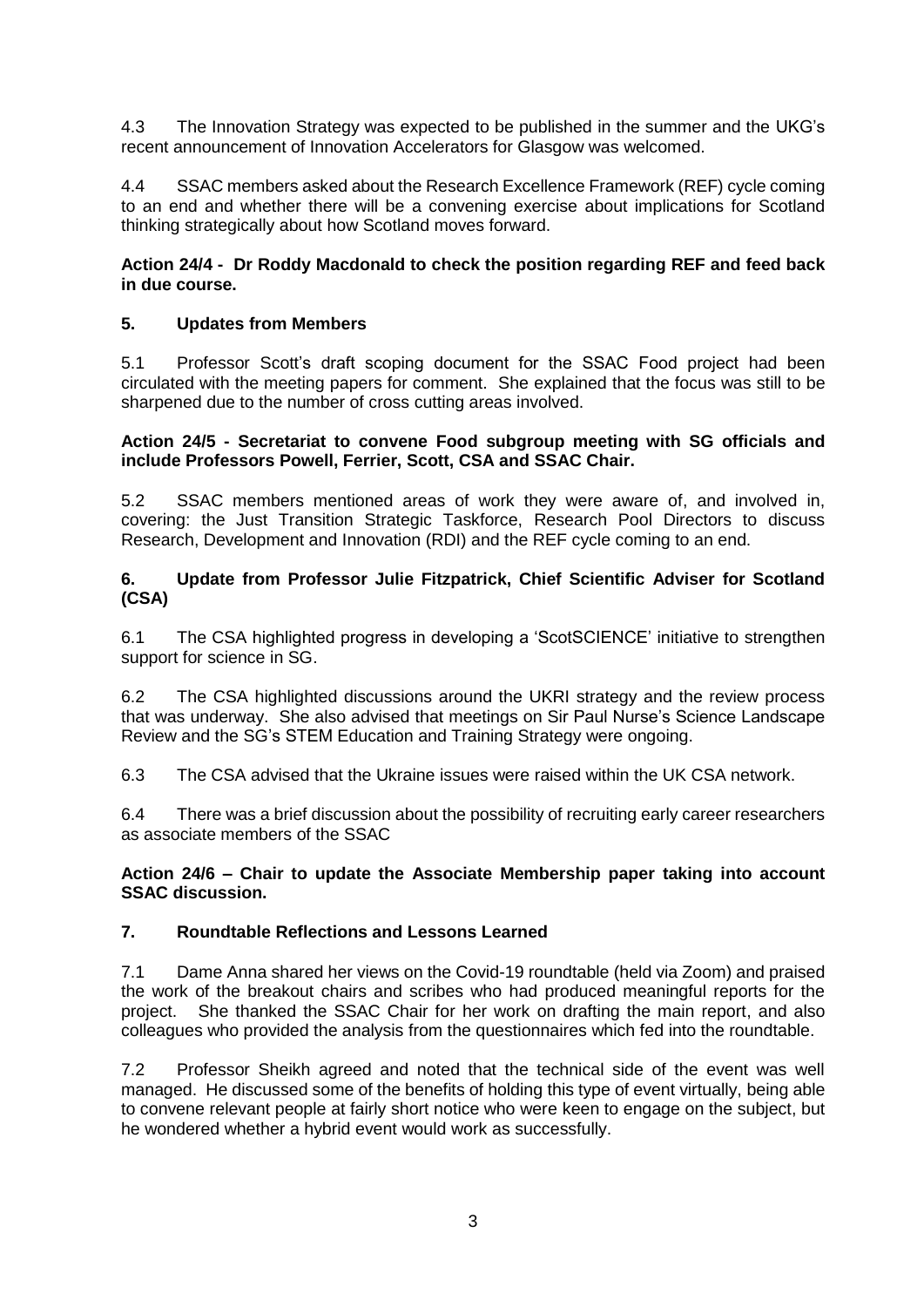7.3 Professor Jones shared his views on the Quantum Roundtable (held via MS Teams), thanking all involved for their support. The event was hosted by the SG policy team who commissioned the project. He agreed with Professor Sheikh about the convening power for an online event and thought we may not get that scale and breadth of attendance if it were in person.

7.4 Professor Jones stated the plenary session worked well and resulted in a good set of notes for the main report.

7.5 Dr Cantley suggested it may have been helpful to have a second Quantum roundtable given the people who use Quantum may not be specialists but would have valuable input to make to the discussion. She thanked Dr Najwa Sidqi for the Innovate UK KTN report which would be included as an Annex in the main Quantum report.

# **Action 24/7 – Chair to circulate a Roundtable Lessons Learned paper to advise SSAC project leads for their upcoming events.**

# **8. Update on current/future projects (SSAC Note 22/3)**

8.1 Climate Change Mitigation/Circular Economy – Professor Inall advised that recruitment was ongoing for the project intern. A meeting has been arranged with Zero Waste Scotland for later in March to discuss the project in more detail around the Material Flow Accounts. A roundtable will be required to discuss the draft report and recommendations in the later phase of the project.

8.2 Energy (SSAC Note 22/4) – Professor Underhill advised that SG policy colleagues had refined and agreed the scoping document as per Note 22/4. The project has quite a tight timeline with a set of key questions to be prepared and followed up by two roundtable events. The help of an intern would be required and support from the small SSAC subgroup which includes Professor Webb, previous co-opted SSAC member. The SSAC approved the Scoping Agreement.

8.3 Feedback on Past Reports – outlined in Note 22/5.

8.4 Associate membership (SSAC Note 22/6) – This was discussed in Item 6 above (paragraph 6.4).

8.5 Professor Jones provided a brief update on the Quantum project and advised that he hoped to share a first draft in a few weeks for SSAC comment which could be followed up by email or arrange a SSAC sign off meeting if required.

# **9. Adaptation**

9.1 The Chair welcomed Dr Kate Crowley to the meeting, who provided a brief introduction about her current and previous work which would be helpful for the SSAC Adaptation project. The Chair suggested it would be useful for Dr Crowley to be involved in the Adaptation sub group going forward. SSAC members agreed and no objections were raised.

9.2 David Mallon outlined the timeline for refreshing the Climate Change Plan (CCP) and the Climate Change Adaptation Programme (SCCAP). An update of the 5 year plan is about to start to develop the next programme and present to Parliament in 2024. He stated that there was a need to refresh and update the Adaptation Programme taking account of Mitigation and Just Transition priorities.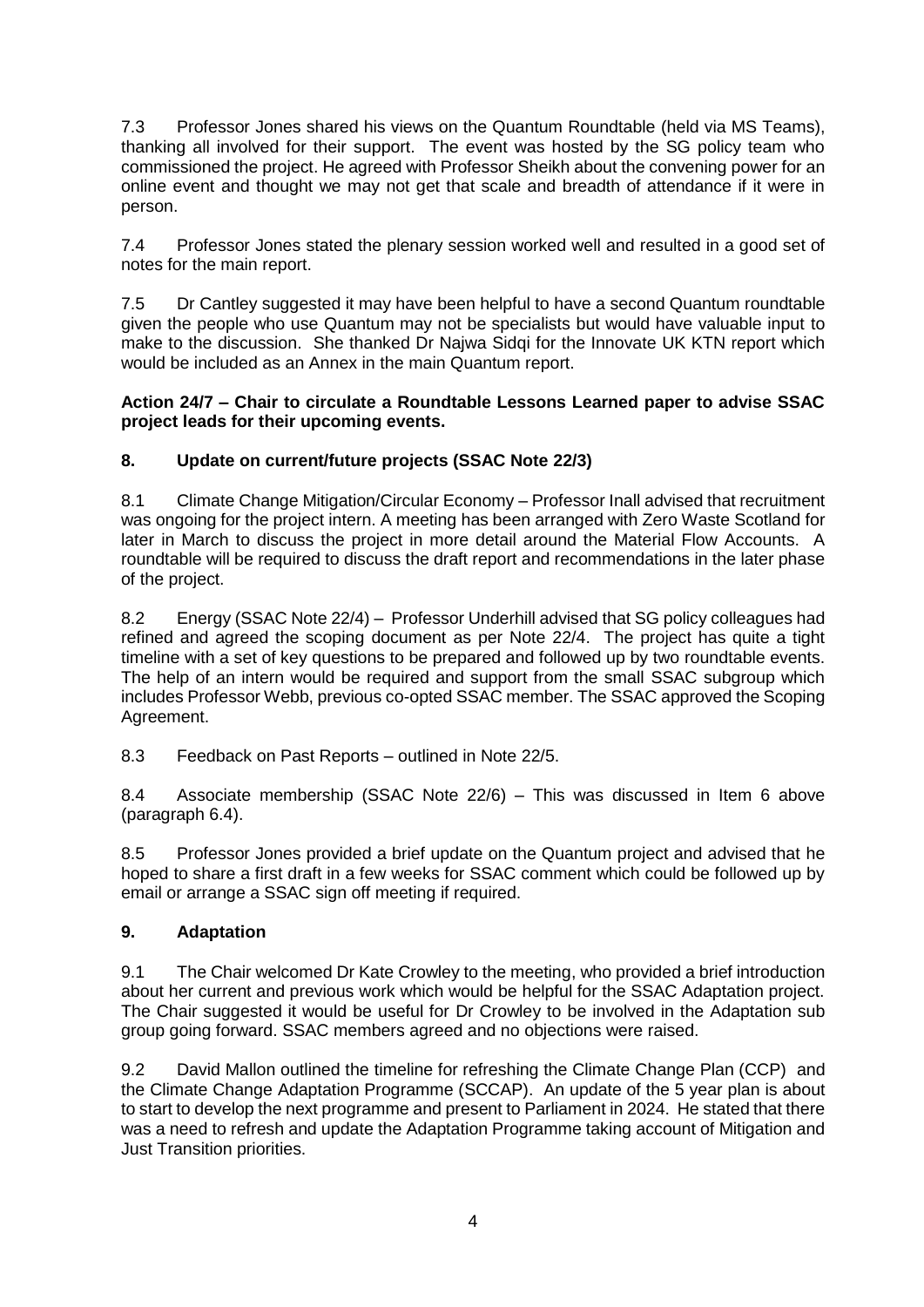9.3 The Chair stated that SSAC intended to work with colleagues from the knowledge broker organisation Sniffer, who had previously presented to SSAC on their work for the Adaptation Scotland Programme. SSAC projects could be around two possible areas of interest – water and energy, possibly also including soils. She asked for SSAC volunteers for the adaptation subgroup to work with David Mallon to identify the scope of what SSAC can do.

9.4 It was important that the climate change adaptation work was not being worked on in isolation, as it needs to cut across other sub groups too. It was agreed that a Co-ordination group be set up to piece together how each of the sub groups is moving forward and to raise key themes/overlaps emerging that may be of interest. It might be that some of the sub groups are also coming across some "unintended consequences" so a co-ordination group would allow leads to be kept informed.

**Action 24/8 – Chair to speak to Professor Ferrier to confirm he is able to lead the Adaptation sub group.**

**Action 24/9 – Secretariat to set up Adaptation Subgroup to include: Dr Kate Crowley; Sniffer colleagues - Ruth Wolstenholme, Managing Director and Ellie Murtagh, Climate Adaptation Services Specialist; David Mallon; and Professors Ferrier and Powell, to develop a scoping document and report back to SSAC.** 

**Action 24/10 – Secretariat to invite all SSAC project leads to the first Co-ordination Group to look at overarching links between the various projects.**

# **10. Standing Agenda Item - Climate Change**

10.1 A date had been set to hold the Early Career Researchers (ECR) Workshop on 11 May. The Chair had received some suggestions of ECRs and would be in touch with CXC for further suggestions and assistance with the workshop.

# **Action 24/11 – Chair to contact CXC regarding ECR Workshop**

10.2 There was discussion around the role of the First Minister's Environmental Council and how this complements SSAC work.

#### **Action 24/12 – Secretariat to arrange further discussion with the Chair and Sir Iain Boyd, FMEC**

# **11. AOB**

11.1 It was noted that Dr Cantley was taking early retirement in June but will continue with SSAC until the end of her current term.

# **12. Date of next meeting 7 June 2022**

12.1 There was discussion around the benefits of meeting in person for some SSAC meetings if Covid restrictions allowed. It was agreed that the next meeting would be in person if possible.